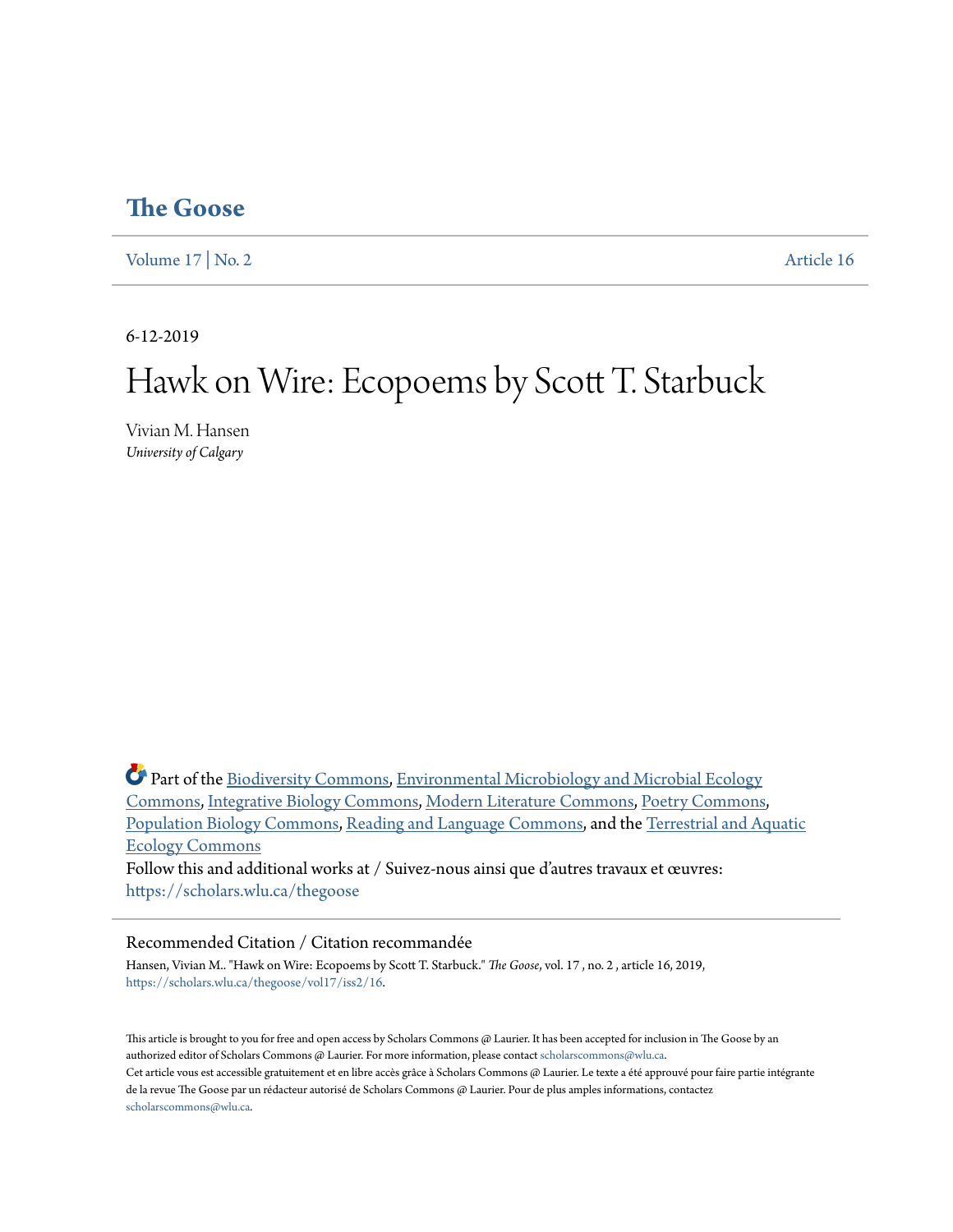### **An Eco Prophecy**

## *Hawk on Wire* by **SCOTT T. STARBUCK** Fomite, 2017. \$15.00 USD

#### Reviewed by **VIVIAN HANSEN**

Scott T. Starbuck's *Hawk on Wire: Ecopoems* was a finalist for The Montaigne Medal, sponsored by The Eric Hoffer Book Award, for "most thought-provoking book." As any eco-poetry collection reminds us these days, a thought-provoking book ought to be required reading.

*Hawk on Wire* is relatable to Don McKay's essays about ecopoetry, where he asserts that a key element in ecopoetics is "poetic attention." In this creative space, the poet reproduces a kind of awe that "celebrates the wilderness of the other; it gives ontological applause" (26). The poet caught in this wilderness poetic discovers an alternative path into the wild. *Hawk on Wire* is a fine example of essential poetic attention; it plays the grains of art and advocacy into a not-so-peculiar merge.

Starbuck's style looks outward from his grounded position as a fisherman. The innate dream of that fisherman conjures an old Indigenous parable in "Wind Spirit": "He knew king salmon had a bright red soul so he went to ask, / but all king salmon were dead"(4). The angler tips his poetic line to a gift of knowledge in "Staring at PLAYA Pond Thinking of Impermanence":

When you hold someone or something dying, you move through layers of grief and acceptance, grief again, acceptance, a space-time dragonfly on a farm pond near a rope swing as Giant Bass of Death leaps, bites,

swallows, splashing artfully invisible as whole scene of fading planets, lovers, parents rings in shadow of spirit angler working the water. (18)

Starbuck's key points of view come from ghosts who speak of climate change: Mark Twain, Rilke, Galileo, Mother Teresa, Edward Abbey, T'ao Ch'ien, Bukowski, Orwell, and Socrates all take poetic stage to comment. Rilke speaks this:

The river is a mirror that changes as you change. An eagle flies by then her partner then your shadow unchilled, unforced. (44)

These ghosts remind us that past insights merge into a future charted by ecoprophecy and its poetic voice. These ghosts are the prophets that inform the humble fisherman of truths departed, but still relevant to the simple seeker.

Starbuck's poetry is a stage of query, refreshing as it draws attention to death and ghosts to show the remains of life. Here is where we find a crossroads to climate change: "but the ancient voice, old as missing rain, says look, look, look" (31). The collection is mostly written in unrhymed couplets. Where form meets content, the visual couplet in this work suggests a collective, a unity of purpose and understanding that reveals itself in common concern. The lyrical whiplash is effective, as the angler fisherman finds himself in a ghostly place: "and fish ghosts from the dried lake darted up, in, and out of my dreams" (33).